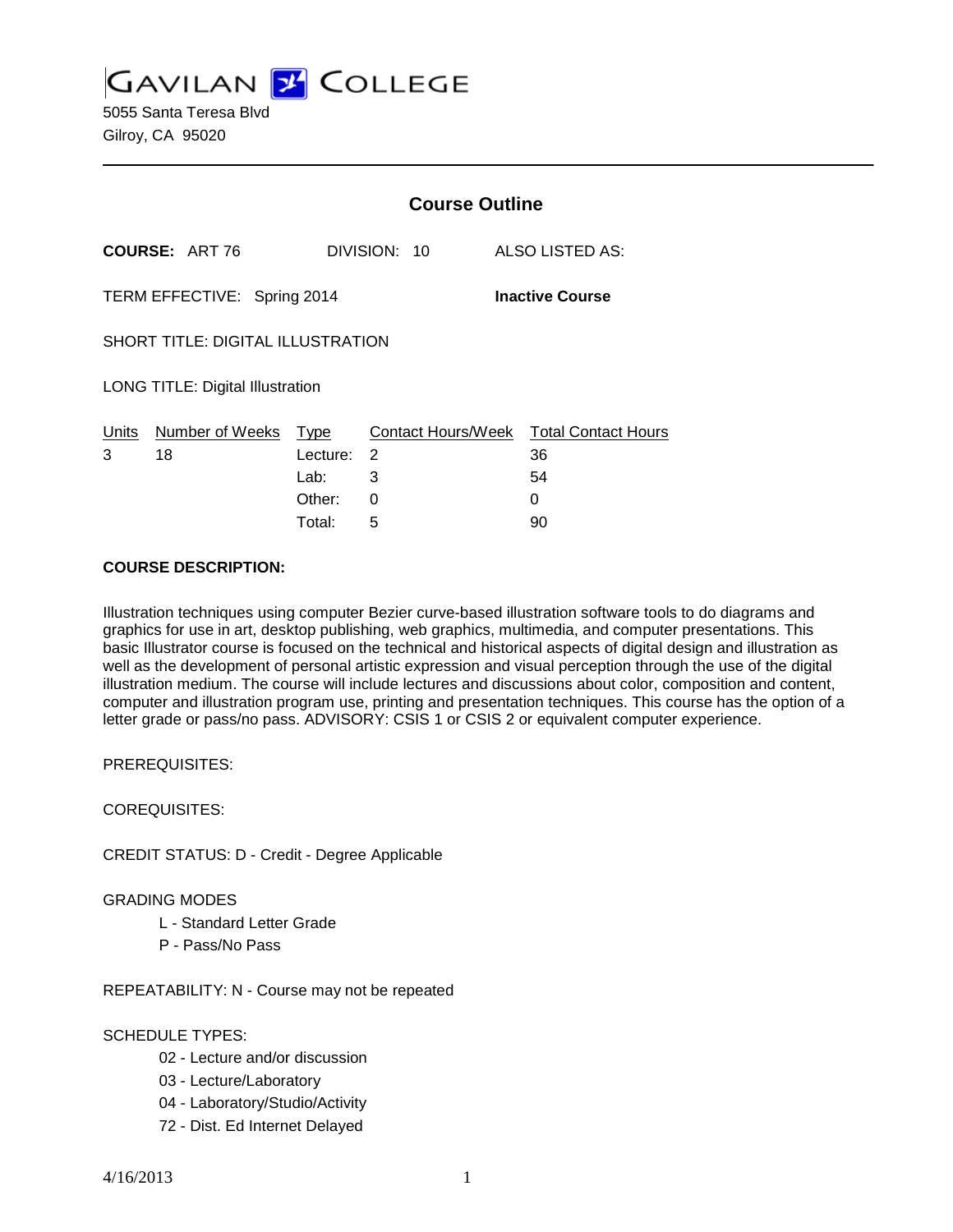## **STUDENT LEARNING OUTCOMES:**

1. The students will understand the field of digital illustration: its history, career possibilities, the technology, production procedures, and basic principals of design and art. 2. Students will be able to analyze an idea, develop a concept via creating a mockup drawing, and create their vision digitally using the program Adobe Illustrator or comparable illustration program. 3. The student will know the basics of interfacing with other compatible graphics programs. 4. The student will be prepared to create high end graphic design images, save these images as files and print them color correct. 5. The student will be prepared to use a printing service and articulate information that is needed to print a size accurate and color correct image in an appropriate format. 6. Student will be able to produce Web ready graphics.

## **CONTENT, STUDENT PERFORMANCE OBJECTIVES, OUT-OF-CLASS ASSIGNMENTS**

Inactive Course: 03/25/2013

WEEK HOURS CONTENT:

1-2 4 Lecture: Chronological history of computers and illustration. History of digital tools and media. History of digital illustrators. Digital illustration aesthetics, composition and design elements. Digital illustration and design terminology. Introduction to the Tool Box: Ellipse and rectangle tools, scale, reflect and rotate tools, scissors, pencil, brush and measuring tools, magnifying glass, cropping tool, move tool, etc. Introduction to Palettes. Using the Status Bar. Importing, opening and placing artwork. Tiling artwork. Talking and writing about digital design. Computer art topics - may include but not limited to: Art and design, layout, pre-press and printing, etc. Resolution of images.

6 Lab: Group critique and discussion of various illustration techniques. Practice using Tool Box: ellipse and rectangle tools, scale, reflect and rotate tools, scissor, pencil, brush and measuring tools, magnifying glass, cropping tool, move tools, etc. Practice using the Palettes and Status Bar. Practice importing, opening, and placing artwork. Out of Class Assignments: Journal review of digital design artworks. Library research or digital illustration. Reading assignments from text and/or handouts on design and illustration history, aesthetics, composition, design elements, terminology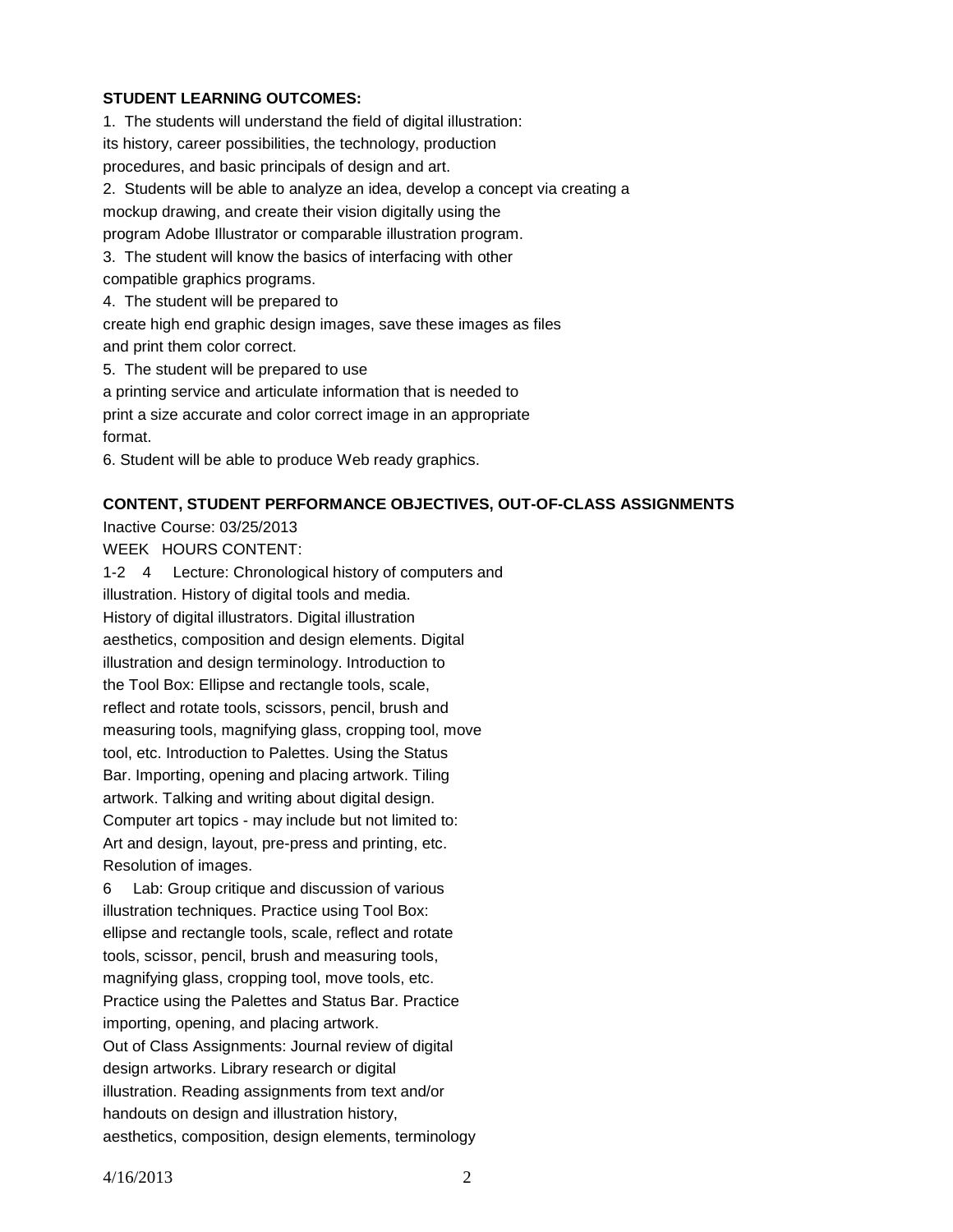and writing & discussion for critiquing. Read textbook about Tool Box, Palettes, Status Bar, importing, opening and placing artwork.

3-4 4 Lecture: Computer equipment/hardware and peripherals may include but not limited to: CPU, motherboard, video card, harddrive, CDRom, RAM, floppy drive, zip drive, monitor, keyboard, mouse, scanner, digital camera, etc. Basic operating systems and illustrator program commands. Navigation and mousing techniques for digital illustration. Basic commands for PC and/or MAC platforms. About paths. Using Pens and Brushes. Drawing shapes and graphs. Using rulers, measure tool, guides, grids, selection tools. Grouping, ungrouping, stacking, moving, copying, locking and hiding objects. Quiz 1.

6 Lab: Practice navigating through the computers system and illustrator program. Practice basic commands. Practice mousing techniques. Practice using The Pen and Brush Tools to create and trace shapes. Practice grouping and ungrouping, stacking, moving, copying, locking and hiding objects. Practice using rulers, measure tool, guides, grids and selection tools. Out of Class Assignments: Reading assignments from text and/or handouts on computer hardware, peripherals, basic use of illustrator tools and commands. Practice using the computer. Read text about The Pen and Brush Tools. Read text about object manipulation.

5-6 4 Lecture: Using the Transformation Palette, Pathfinder Palette, and Effects menu to modify shapes. Using the Swatches Palette. Introduction to Stroking: outlines, thickening, thinning, Colored, dashed, or make invisible. Introduction to Filling: color, patterns, and gradients. Introduction to Color Palette and Color Picker.

6 Lab: Practice using the Transformation Palette, Pathfinder Palette, and the Effects menu. Practice using the Swatches Palette. Practice using Stroking and Filling. Practice using Color Palette and Picker. Out of Class Assignments: Reading assignments from text on Transformation Palette, Pathfinder Palette, and Effects menu. Read text about Stroking and Filling, Color Palette, and Picker, and Swatches Palette. 7-8 4 Lecture: Color Managment to produce consistent color. Saving and loading custom color settings. Obtaining, installing and updating Color Profiles. Using the Transparency Palette. Working with Gradients, Blends, and Patterns. Creating Opacity Masks. Midterm review.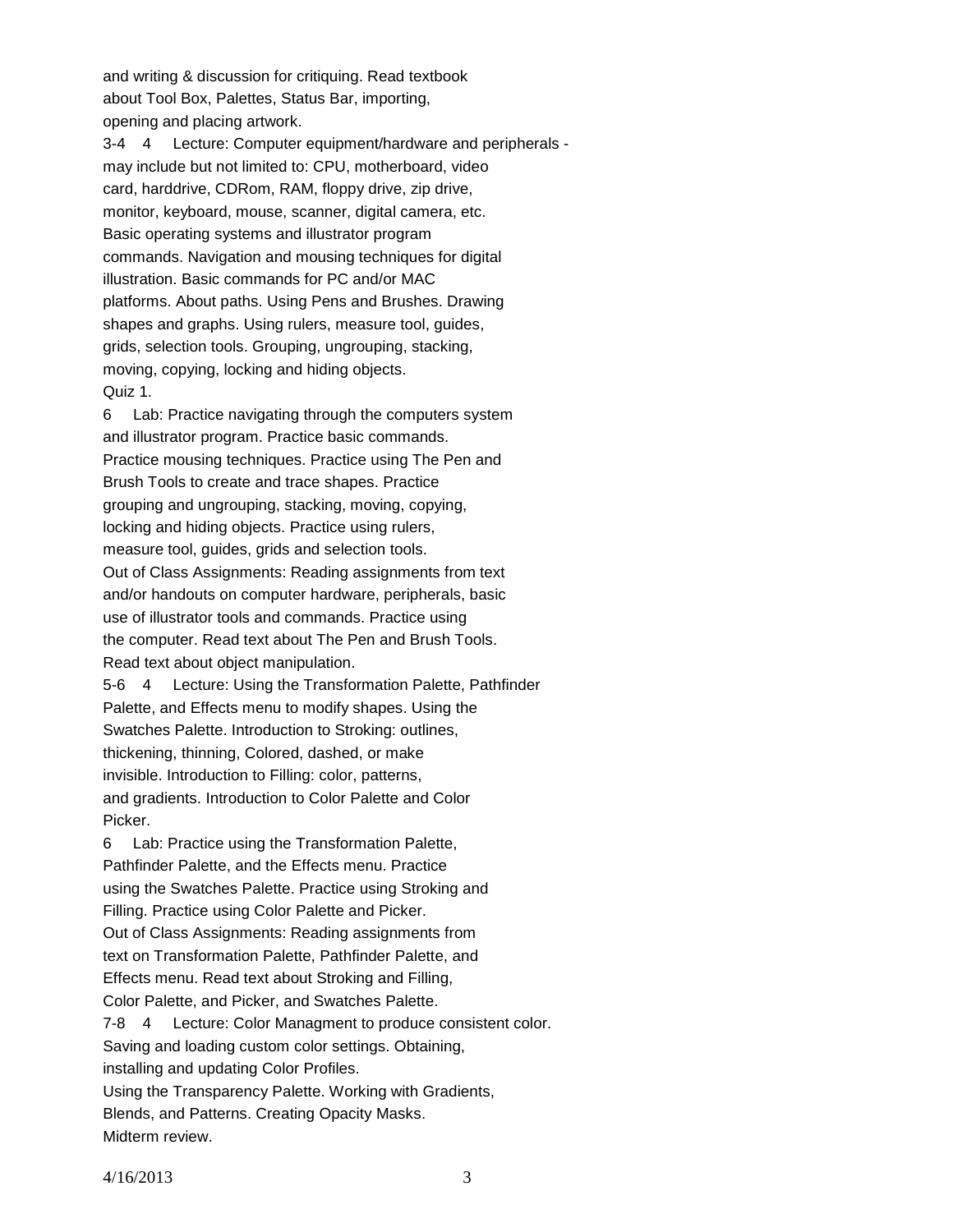6 Lab: Practice working with color matching and color management techniques. Practice using Transparency Palette. Practice creating Gradients, Blends, and Patterns. Out of Class Assignments: Reading assignments from text and/or handouts on Color Management. Read from text about the Transparency Palette, Opacity Masks, Gradients, Blends, Patterns, and filling objects. 9-10 4 Lecture: Using the Layers Palette. Creating clipping masks. Importing and exporting Adobe Photoshop files. Using Appearance, Attributes, Styles, and Effects. Midterm Examination and Project and Essay. 6 Lab: Practice organizing and creating images using the Layers Palette. Practice working with clipping paths. Practice importing Adobe Photoshop images into Illustrator. Practice using Appearance, Attributes, Styles, and Effects. Out of Class Assignments: Reading assignments from text and/or handouts about the Layers Palette, clipping masks, working with Adobe Photoshop image in Illustrator and using Appearance, Attributes, Styles, and Effects. 11-12 4 Lecture: Working with Bitmap Images. Using Filters and Filter Effects. Creating Halftones. Using Type. Painting Type. Transforming Type. Creating Letterforms. Editing Type. 6 Lab: Practice using Filters and Filter Effects. Practice creating halftones. Practice using the Type Tool. Practice creating and editing Type and Letterforms. Out of Class Assignments: Reading assignments from text and/or handouts on using Filters, creating halftones, using, creating, and editing Type and Letterforms. 13-14 4 Lecture: Preparing Web graphics. Working with the Color Table. Optimizing files for the Web. Saving files. About graphic file formats. 6 Lab: Practice making and working with Web graphics. Practice working with different file formats. Out of Class Assignments: Reading assignments from text and/or handouts on Web graphics, Color Tables, optimizing files, saving files, and graphic file format. 15-16 4 Lecture: Printing. Using Adobe PressReady. Improving printer performance. Producing color separations step by step. Saving and printing separtions. Quiz 2. 6 Lab: Practice printing techniques. Practice using Adobe PressReady. Practice creating and printing color separations. Out of Class Assignments: Reading assignments from text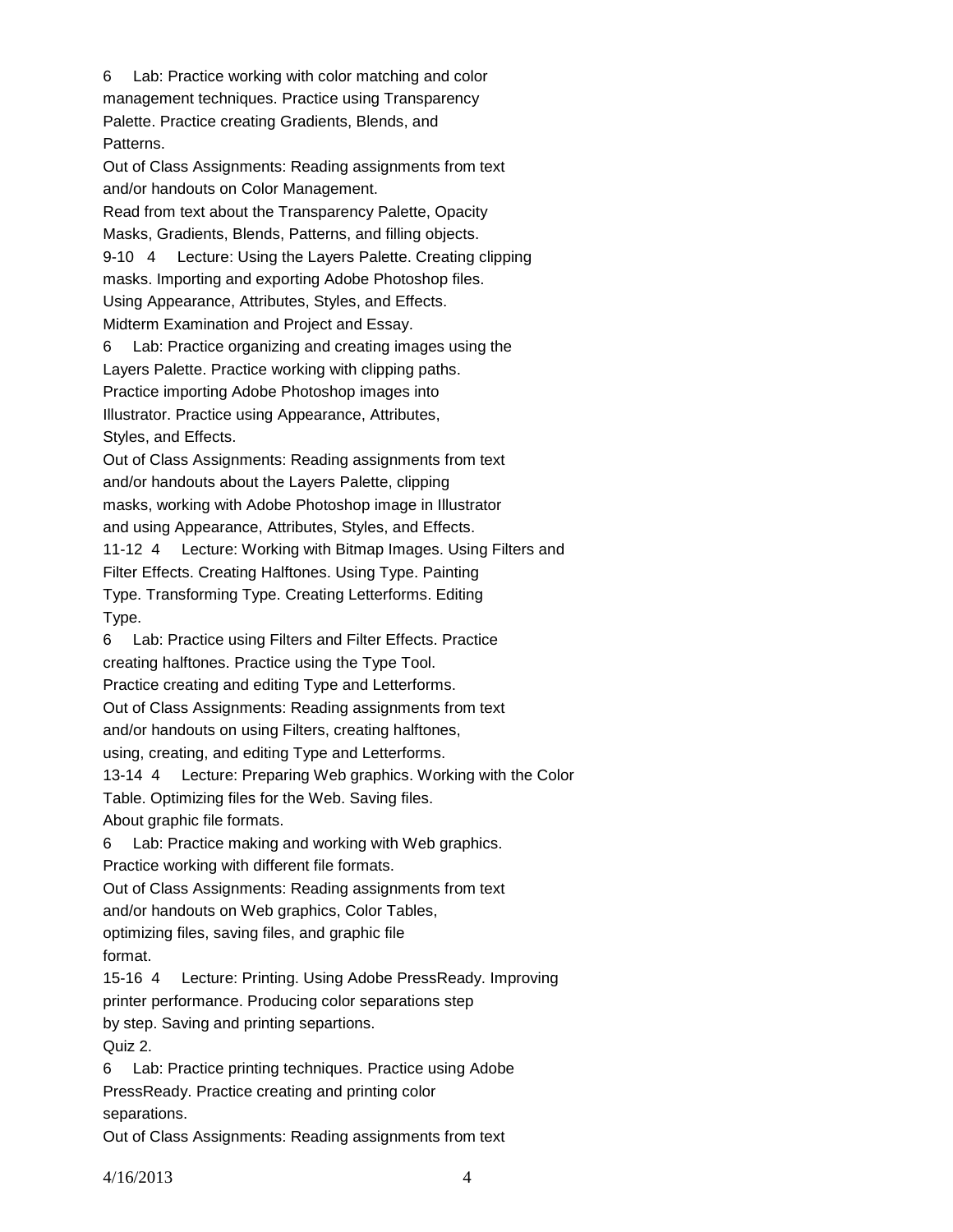and/or handouts on printing, using Adobe PressReady,

creating, saving and printing color separations.

17 4 Lecture: Automating tasks in Illustrator. Creating, recording, and saving Actions. Editing Actions.

6 Lab: Practice creating, recording and saving Actions. Practice Editing Actions.

Out of Class Assignments: Reading assignments from text and/or handouts about creating, editing, recording

and saving Actions.

18 4 Final Examination and Project / discussion and critique.

ASSIGNMENTS:

See above.

COURSE OBJECTIVES:

Weeks 1-2

Students can identify illustration processes.

Students can identify illustration and design artists.

Students can interpret and analyze computer illustrated images.

Students can discuss and critique computer illustrated images.

Student can effectively draw simple illustrations using the

Tool Box.

Students can change resolution and select appropriate resolution.

Weeks 3-4

Students can identify computer hardware and formats.

Students can identify peripherals.

Students can demonstrate navigation and mousing techniques.

Students can properly turn on and shut down the computer.

Students can create folders, save documents, and open and close files.

Students can open the digital application and create a new file.

Student can use The Pen and Brush Tools to create and trace shapes.

Student can manipulate and change objects.

Weeks 5-6

Students can Transform shapes and objects.

Students can identify and demonstrate the Color Palette and Picker.

Students can choose and apply color.

Student can apply a variety of Strokes and fills.

Student can manage colors and gradients through the use of the

Swatches Palette.

Weeks 7-8

Students manage color and color matching.

Students will learn to create varied Tranparencies.

Student can fill objects with Gradients, and Patterns.

Weeks 9-10

Students can organize design elements and composition using layers.

Students can import Adobe Photoshop files into Illustrator.

Students can change the way their artwork looks using Appearance,

Attributes, Styles, and Effects.

Weeks 11-12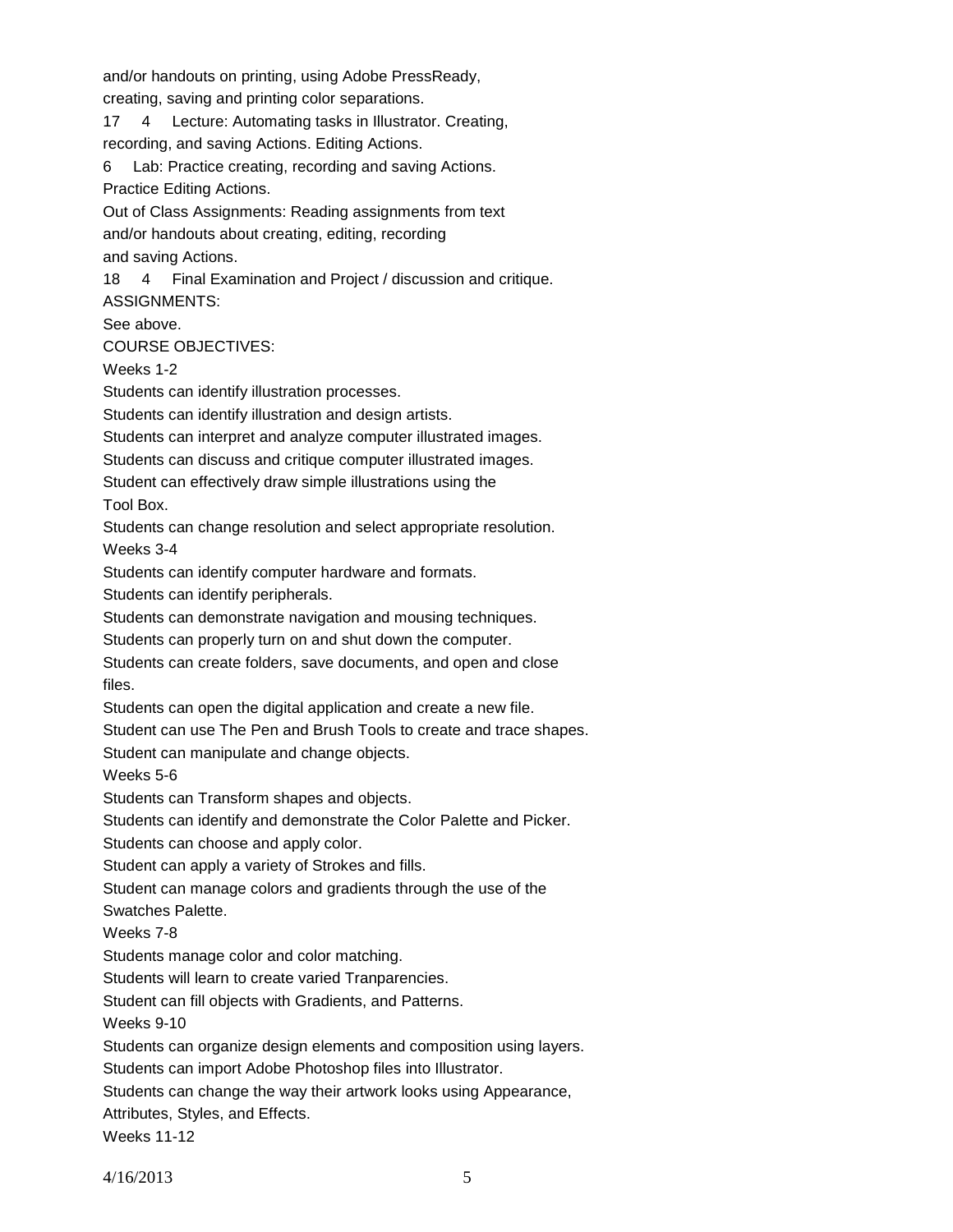Students can create effects with the use of filters. Students can create halftone. Students can use the Type tool and create and edit Type and Letterforms. Weeks 13-14 Students can create Web Graphics. Students can effectively use the Color Tables for Web color use. Students can identify and explain graphic file formats. Students can appropriately choose and save various file formats. Weeks 15-16 Students can print artwork. Students can use Adobe PressReady to assist them in proper output. Students can create, save and print color separations. Week 17 Students can batch process tasks by creating, recording, editing and saving Actions.

#### **METHODS OF INSTRUCTION:**

Lecture, use of data projector to view illustration images, computer demonstration, web examples.

#### **METHODS OF EVALUATION:**

The types of writing assignments required: Written homework The problem-solving assignments required: Homework problems Lab reports **Quizzes** Exams The types of skill demonstrations required: Class performance Performance exams The types of objective examinations used in the course: Multiple choice True/false Matching items Completion Other: describe artistic elements of viewed images, Other category: None The basis for assigning students grades in the course: Writing assignments: 5% - 20% Problem-solving demonstrations: 10% - 40% Skill demonstrations: 30% - 50% Objective examinations: 10% - 40% Other methods of evaluation: 0% - 0%

# **REPRESENTATIVE TEXTBOOKS:**